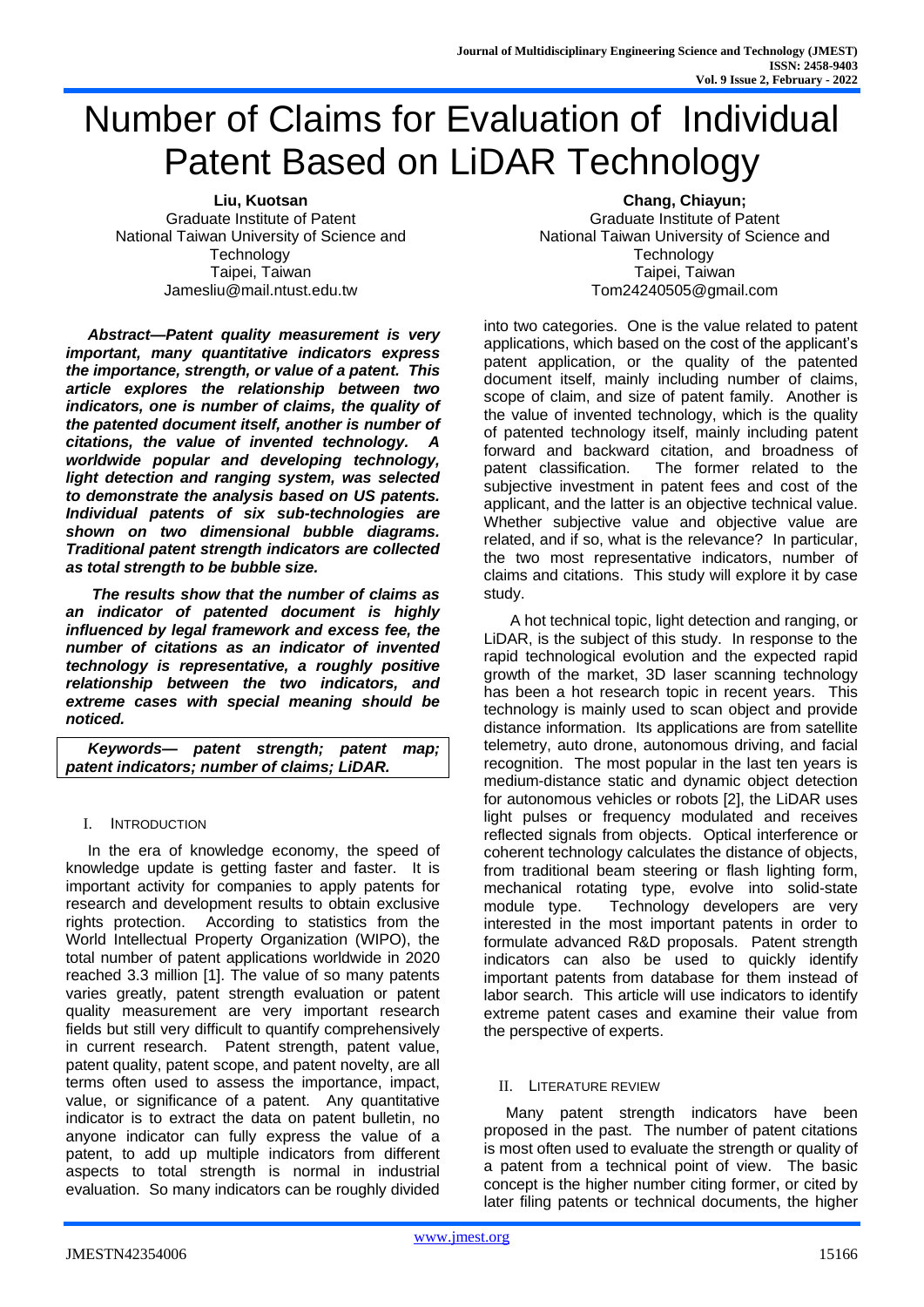technical value of the patent. Important inventions are usually developed on more prior technical documents and are also cited by more patent applications. Any invention is based on prior arts, and patent citations in the patent gazette show high relevance prior patents or technical papers of the issued patents. The use of citation documents to evaluate patent strength has been around since the 1990s, long literature will not be discussed here. Tseng (2011) [3] has divided the patent indicators developed by previous scholars in 13 papers into different types according to attribution and purpose, and classified these indicators into three stages according to purpose, including motives, technological strategy, and value-produced. It has been validated by empirical study that more frequently cited patents have higher technological and economic impacts (Fisher, 2014) [4]. Patent strength analysis can be applied to the strength of patent cases, and the strength of patent portfolios held by competing companies and Institutes. A fundamental patent in a

technical fields usually has the highest number of citation as prior art by subsequent patents, Liu (2014) [5] obtained basic patents for various types of additive manufacturing technology. Alvarez-Meaza (2019)[6] evaluated patent value and impact on further developments of additive manufacturing technology of competitors by forward citation and the size of patent family.

Citations are mainly patent documents, but more and more patents citing scientific papers, United States Patent and Trademark Office (USPTO) patents before 1980 has less than one citation to science on average, but more recently the average has been more than four citations per patent (Marx 2020)[7]. In general, more valuable patents are cited more, but using novel revenue data held by non-practicing entities (NPEs), Abrams (2018)[8] found that the relationship between citations and value forms an inverted-U, with fewer citations at the high end of value than in the middle. Kwon (2021) [9] empirically examines the prevalence of weak patents in the United States and whether or not the current patent system is capable of correcting weak patent issues, and propose a method to identify weak patents by using patent citation information in conjunction with the textual similarity between citing and cited patents, to get 13% of U.S. patents filed from 2001 to 2010 are weak patents. Higham (2021) [10] utilize applicant forward citations and examiner forward citations to get relative importance and evaluate patent quality.

The size of patent family is another indicator of patent strength, a patent family is a set of patents taken in various countries to protect a single invention. The larger size of family, the higher value of the patent, because the applicant attaches great importance to the invention and is willing to spend the cost to obtain more national patents. Some previous papers have used members of a patent family to evaluate its strength. Harhoff (2002) [11] has ever evaluated the value of patents not only by citations but also family size, which can represent worldwide patent strength. However, the market covered in a country may be quite different from another country, an invention with a larger patent family size may cover narrower market than a smaller one. A family could be a simple family, complex family, or extended family, depend on the priority documents share[12], the definition of patent family has to clarify to determine the patent strength (Liu, 2014) [13].

The number of words of claim can evaluate patent strength, Kuhn (2019) [14] introduced a way of measuring patent scope according to the length of the patent's first claim, who points out longer claims producing narrower scope, and extensively validate this measure agrees with qualitative pronouncements by practitioners, patent evaluations by patent attorneys, and the behavior of applicants. The author find that previously proposed measures of patent scope, including counting the number of patent classes, counting the patent's citations, and counting the number of claims in a patent, are all either misleading or uninformative, the number of patent classes is negatively correlated with scope, the citations to a patent are so weakly related scope as to be of no use to patent scholars, the number of claims in a patent is correlated with patent scope, but this relationship is quite weak. Marco (2019) [15] developed and validate two measurements of patent scope: independent claim length (ICL) and independent claim count (ICC), obtained the kernel densities for the distributions of ICL and ICC for application years 2001-2014, the examination process narrows the ICL scope and increases the mean ICL form 106 words at publication to 156 words, and the mean ICC of grant patent is 3.08 claims.

Lee (2015) [16] developed a novelty-focused patent identification map by combining the novelty indicator together with the number of patent citations and the number of patent claims. A case study of the patents about thermal management technology of light emitting diode is exemplified. The patents having higher citation counts are classified as influential, having higher number of patent claims are categorized inimitable. Sven (2019) [17] defined a normalized technological patent scope indicator through a semantic patent analysis of patent claims. The linear regressions between the patent scope and several indicators of the three technologies DVD, HD-DVD and Blu-ray disc are provided.

Patents can be used two indicators as coordinate axes to draw on a 2D patent map and divided into four quadrants, to visualize some valuable information by their locations. Kim (2021) [18] shows Dyson's patent products on design innovation and technology innovation map, to get whether innovation design or technology driven. Liu (2020) [19] has ever collected them as total strength to get leaders of LiDAR competitors, and visualize different aspects on 2D diagrams.

It can be seen from the above literature that there are many patent strength indicators for various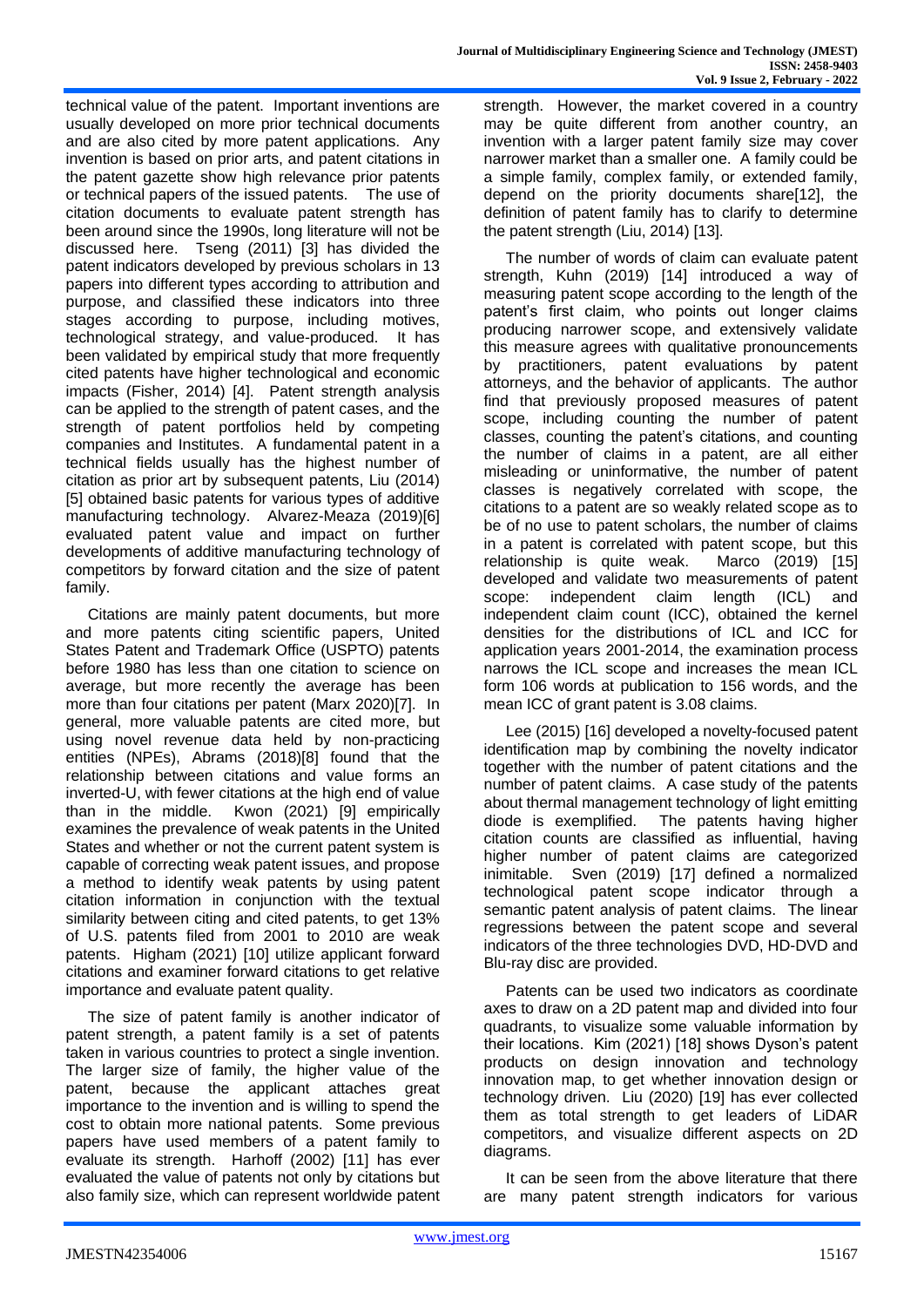aspects, simple indicators are taken directly from bibliographic information. All simple indicators commonly used in the past will be collected as traditional indicators and sum up as total strength in this study. It is a reasonable presumption that the total strength is more representative than a single indicator or a few indicators. The total strength of individual patents will show on 2D map, and the number of claims and citations as the two coordinate axes, we can get the correlations between two coordinate indicators, and find out if individual indicator positively related to the total strength. Furthermore, this article will explore the results from a legal point of view that was rarely used in the past, and the aforementioned important literature results or conflicts also be reviewed and discussed.

#### III. DATA COLLECTION AND METHODOLOGY

#### *A. Selected indicators of patent strength*

There are seven simple indicators were selected in the following, and sum them after normalization to get traditional total patent strength for individual patent:

A1 Published members of one patent family: patent documents based on exactly the same priority, including continuous and divisional application.

A2 Issued members of one patent family: members issued of one patent family.

A3 Independent claims: the average numbers of independent claims for one application.

A4 Numbers of IPC subclasses: the numbers of technologies finished by one applicant based on International Patent Classification classes.

A5 Classifications: the numbers of technologies finished by one applicant based on the concept of technical experts.

A6 Cited numbers: cited families of every patent family in year average.

A7 Citations: average numbers of citations for one patent family, including patent and non-patent citations.

## *B. Patent pool and overview of LiDAR technology*

Under the expert opinion, LiDAR technology including six sub-technologies: Solid State LiDAR, Optical Phase Array, Optical Beam Steering, Tunable Laser, Hybrid Laser, and Silicon Photonics Optical Coupling. The mechanical rotating LiDAR has restricted structure, volume, and receiving efficiency due to physical properties, on the other hand, Solid State LiDAR is based on optical phase array, has become a hot spot in technology research and development in recent years.

The search strategy is six topics separately in the USPTO official database (USPTO AppFT) and combine them. Using these six technical themes as keywords in title or abstract, publication date between January 1, 2001 and December 31, 2020. The search quires and results are shown in Table 1. Number of documents obtained from 41 to 778.

We combined them to get 1923 documents in total, some documents are appeared in multiple topics, as LiDAR patent pool.

Table 1 Search quires of this study (PD/20010101-20201231)

|                  | 0.0101201                                 |      |
|------------------|-------------------------------------------|------|
| Topics           | Search string                             | hits |
| Solid state      | ((TTL/"solid state\$" OR ABST/"solid      | 41   |
| LiDAR            | state\$") OR (TTL/"solid-state\$" OR      |      |
|                  | ABST/"solid-state\$")) AND (TTL/"LIDAR"   |      |
|                  | OR ABST/"LIDAR")                          |      |
| Silicon          | (((TTL/"Silicon photonics\$" OR           | 121  |
| photonics        | TTL/"optical coupling\$")                 |      |
| optical coupling | OR (ABST/"Silicon photonics\$" OR         |      |
|                  | ABST/"optical coupling\$") OR             |      |
|                  | (SPEC/"Silicon photonics\$" OR            |      |
|                  | SPEC/"optical coupling\$")) AND           |      |
|                  | (TTL/"LIDAR" OR ABST/"LIDAR")) OR         |      |
|                  | ((TTL/"optical coupling" OR ABST/"optical |      |
|                  | coupling") AND (TTL/"photonics" OR        |      |
|                  | ABST/"photonics")) ) AND PD/20010101-     |      |
|                  | >20201231                                 |      |
| Hybrid laser     | ((((TTL/"hybrid laser\$") OR              | 105  |
|                  | (ABST/"hybrid laser\$") OR (SPEC/"hybrid  |      |
|                  | laser\$")) AND ((TTL/"LIDAR") OR          |      |
|                  | (ABST/"LIDAR") OR (SPEC/"LIDAR")))        |      |
|                  | OR (TTL/"hybrid laser" OR ABST/"hybrid    |      |
|                  | $laser'')$ )                              |      |
| Optical beam     | ((((TTL/"beam steering\$") OR             | 471  |
| steering         | (ABST/"beam steering\$") OR (SPEC/"beam   |      |
|                  | steering\$")) AND (TTL/"LIDAR" OR         |      |
|                  | ABST/"LIDAR")) OR (TTL/"beam              |      |
|                  | steering\$" AND ABST/"beam steering\$"    |      |
|                  | AND (SPEC/"LIDAR" OR SPEC/"light          |      |
|                  | detection and ranging" OR SPEC/"light"))) |      |
| Optical phase    | (((TTL/"optical phase array\$" OR         | 650  |
| array            | TTL/"optical phased array\$") OR          |      |
|                  | (ABST/"optical phase array\$" OR          |      |
|                  | ABST/"optical phased array\$") OR         |      |
|                  | (SPEC/"optical phase array\$" OR          |      |
|                  | SPEC/"optical phased array\$")) AND       |      |
|                  | (TTL/"LIDAR" OR ABST/"LIDAR")) OR         |      |
|                  | (SPEC/"optical phase array" OR            |      |
|                  | SPEC/"optical phased array") )            |      |
| Tunable laser    | ((((TTL/"Tunable Laser\$") OR             | 778  |
|                  | (ABST/"Tunable Laser\$") OR               |      |
|                  | (SPEC/"Tunable Laser\$")) AND             |      |
|                  | (TTL/"LIDAR" OR ABST/"LIDAR")) OR         |      |
|                  | (TTL/"Tunable Laser" OR ABST/"Tunable     |      |
|                  | Laser" $)$ )                              |      |
|                  |                                           |      |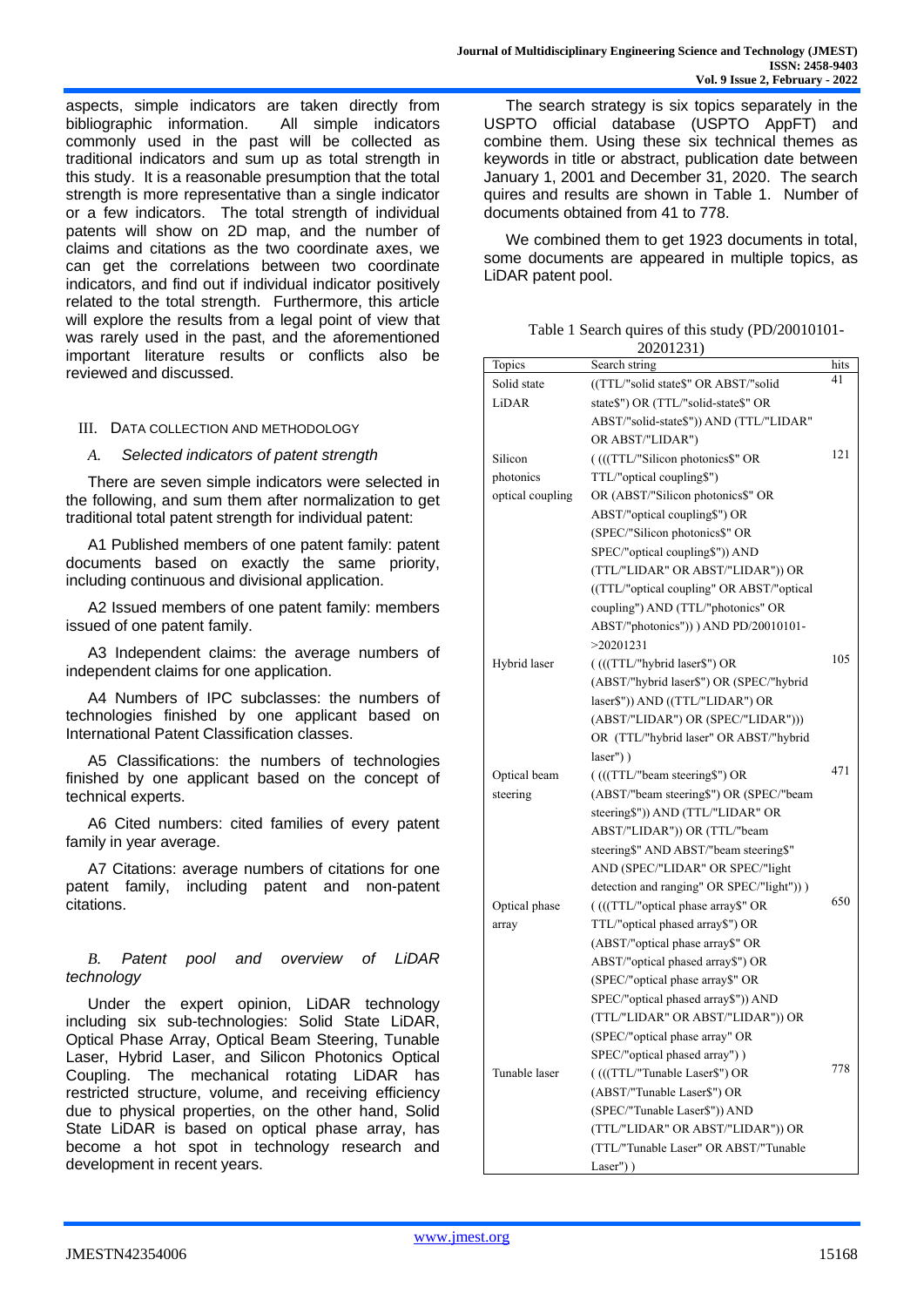Fig.1 is the trend of LiDAR technology patent applications in the United States in the past two decades. Looking at the overall application trend, it remained stable before 2010, except for a slightly higher level in 2004, during 2011 to 2015 is a slow growth period. After exceeding 100 applications for the first time in 2016, it enters a period of rapid growth. The 2019 and 2020 applications have not yet been wholly published, because the publication date is 6 to 18 months behind the application date. We can predict that there will be about 340 in 2019, and 456 in 2020, based on published percentage.



Fig.1 Patent application trends of LiDAR

## IV. ILLUSTRATION

## *A. Number of citations and claims correlated to total strength*

We visualize all LiDAR patents as bubbles on 2D map in six sub-technologies separately, the horizontal axis is normalized number of claims, the vertical axis is normalized number of citations, and the bubble size is proportional to the normalized traditional total strength. Lee (2015) [16] called it novelty-focused patent identification map, the patents having higher citation counts are classified as influential, and the patents having higher number of patent claims are categorized inimitable.

Fig. 2 is the correlation map of 41 Solid State LiDAR patents, we can observe that the bigger the bubble, the farther away from the origin. It means that the total strength and is positively correlated with citations and number of claims.



Fig.2 Correlation map of 41 Solid State LiDAR patents

The US20150293224, which title is solid state optical phased array lidar and method of using same, has the largest number of 95 claims, but only 49 citations. On the other hand, the US20180269646, solid-state laser for lidar system, has the most 139 citations but only 30 claims. The count of claims mostly concentrate between 0.2 to 0.3, equivalent to 20 to 25 claims, which should be affected by excess fees for each claim in excess of 20 charged 100USD, and each independent claim in excess of three charged 480USD (USPTO fee schedule, effective January 2, 2021) [48]. The minimum number of claims is US20070018104 with only 2 independent claims, the next two patents are US20160019764 with 7 and US20180136317 with 6, the latter is a continuation application of the former.

Fig. 3 is the correlation map of 121 Silicon Photonics Optical Coupling patents. The distribution of bubbles can be divided into three concentric circles from origin, most of them concentrated in the inner circle, medium size in the second circle, the top five total strength patents in the third circle are far away from the origin. The top number of claims is 112 owned by US2018102442, the next is US20060231771 with 97 claims but only 11 citations. On the contrary, US20150153453 has only 3 independent claims. The top three citations are The top three citations are US20200064476 with 266 citations, US20190179015 and its continuous application US20190187284 with 227 citations.



Fig.3 Correlation map of 121 Silicon Photonics Optical Coupling patents

Fig. 4 is the correlation map of 105 Hybrid Laser patents. Its distribution pattern is similar to Solid State LiDAR and Silicon Photonics Optical Coupling. Small bubbles gather below (0.4, 0.4), in this cluster, some bubbles on the line near x=0.22, which is 20 claims, it is clear in the map that many applications are affected by claim excess fees. Of course, there are still some applications that are willing to pay excess fees, but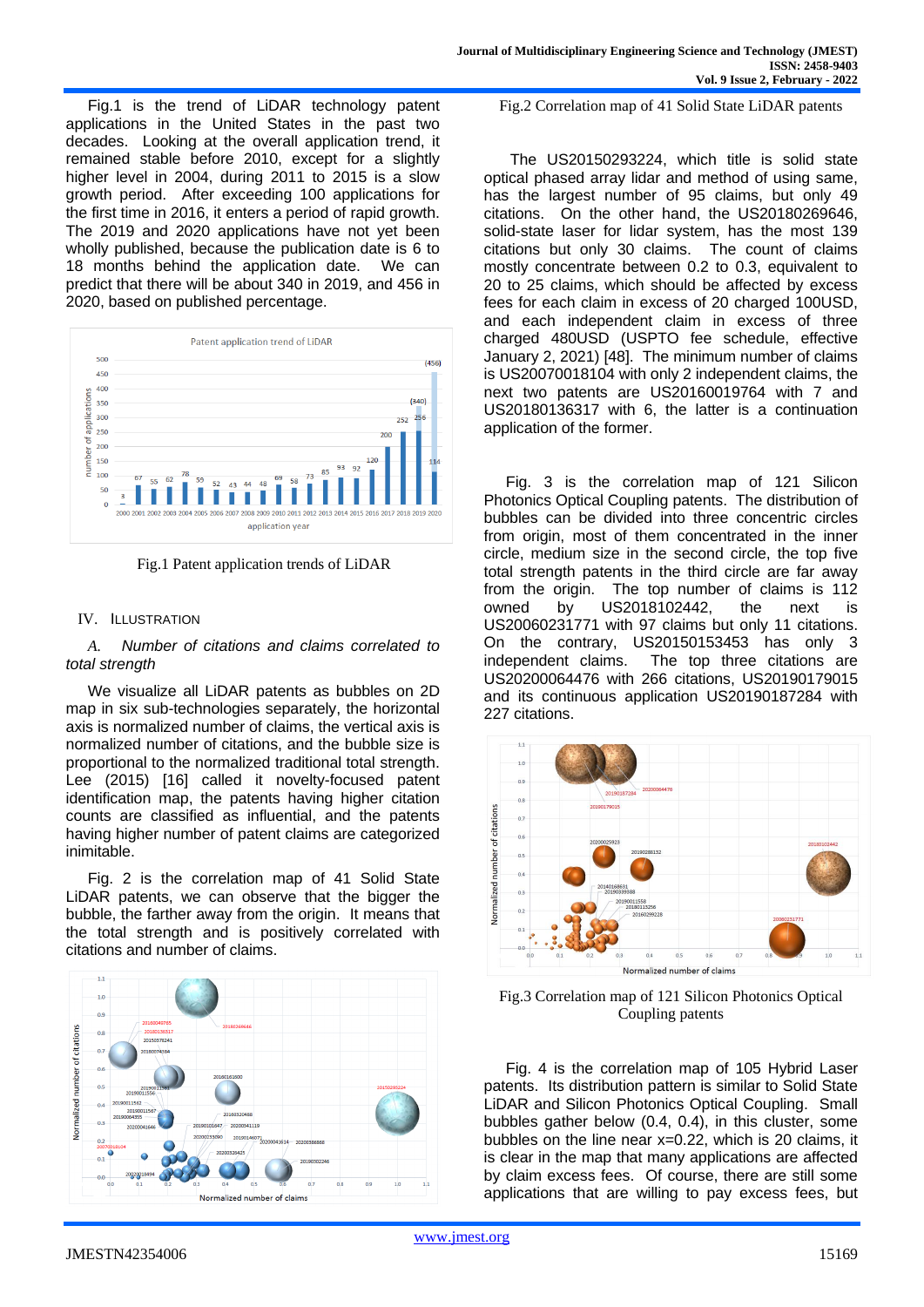most of them are not higher than 30 claims (normalized 0.33), and the largest one is 91 claims of US20050030540.

Big bubbles gather at a higher position on the vertical axis, there are many patents with high citations, and they are also high total strength patents. The number of citations is positively correlated with the total traditional patent strength. The highest one is US20120187096 with 130 citations but 15 claims, this case is an application from Germany, and may be subject to the excess fees for more than 15 claims in EPO [49], and apply for US patent with the same specification.



Fig.4 Correlation map of 105 Hybrid Laser patents

Fig. 5 is the correlation map of 471 Optical Beam Steering patents. It is interesting that all the bubbles are almost concentrated in the area less than 0.3, except two bubbles are far away origin, one is US20030024912, micro-machining system employing a two stage beam steering mechanism, with huge claims as 728, which needs excess fees of 70,800USD today. The other is US20180003805, holographic waveguide lidar, with 749 citations but only 20 claims.



Fig.5 Correlation map of 471 Optical Beam Steering patents

 Fig.6 is partial enlarged view of Fig.7, it shows two similar distribution with Fig.7, one is clustered on the line of 20 claims, the others have positive relationship between total strength and number of citations.



Fig. 6 Partial enlarged view of the correlation map of 471 Optical Beam Steering patents.

 Fig. 7 is the correlation map of 650 Optical Phase Array patents. It can be observed that many small bubbles gather in the block between normalized claims 0.1 to 0.2 and normalized citations less than 0.1. The largest bubble on the right hand side is US 20030063484, which has 160 claims but only 14 citations. The density of the bubbles between normalized claims 0.1 to 0.2 is much higher than 0.2 to 0.3, most patents have 20 to 30 claims again. It is very rare that the US20200191916 has only one claim but 176 citations, it is the fourth generation of continuation application, parent applications are unlikely to have only one claim.



Fig.7 Correlation map of 650 Optical Phase Array patents

 Fig. 8 is the correlation map of Tunable Laser patents, there are as high as 744 patents on this map, the highest number in six technical fields, but the phenomenon is similar. The biggest two bubbles US20030034538 has 158 claims, and US20090225325, continuation of US20050231729, has 267 citations.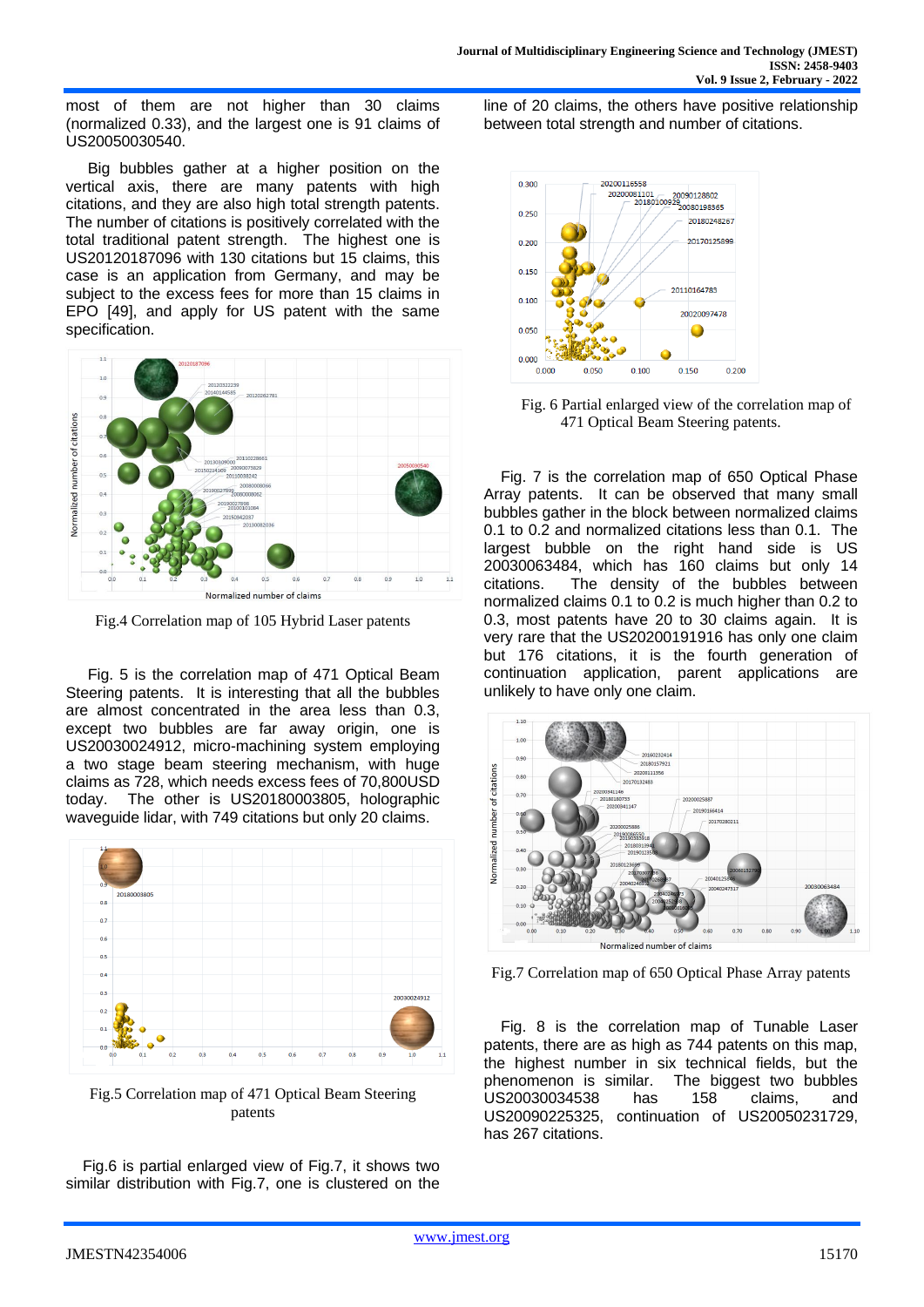

Fig.8 Correlation map of 778 Tunable Laser patents

## *B. Review of extreme cases*

After discussing six technologies in LiDAR, the number of patents from 41 to 778, we can get that the total patent strength is positively correlated to claims, and the number of citations, these results are consistent with literature researches. It is interesting that all sub-technologies have extreme cases. The all extreme cases are collected in Table 2, only one assignee, Luminar Technologies Inc., is one of sixteen main assignee.

#### Table 2 Extreme cases of LiDAR patents

| <b>Publication</b><br>No | Sub technologies                          | Assignee/Applicant                 | No. of<br>claims | <b>Citations</b> |
|--------------------------|-------------------------------------------|------------------------------------|------------------|------------------|
| 20150293224              | <b>Solid State LiDAR</b>                  | Quanergy Systems Inc.              | 95               | 49               |
| 20180269646              | <b>Solid State LiDAR</b>                  | Luminar Technologies Inc.          | 30               | 139              |
| 20070018104              | <b>Solid State LiDAR</b>                  | Parviz Parvin (IR)                 | $\overline{2}$   | 19               |
| 20180102442              | <b>Silicon Photonics Optical Coupling</b> | <b>W&amp;Wens, Devices Inc.</b>    | 112              | 108              |
| 20060231771              | <b>Silicon Photonics Optical Coupling</b> | Science & Engineering Services LLC | 97               | 11               |
| 20150153453              | <b>Silicon Photonics Optical Coupling</b> | Arete Associates Inc.              | 3                | 15               |
| 20200064476              | <b>Silicon Photonics Optical Coupling</b> | Soraa Laser Diode, Inc.            | 35               | 266              |
| 20050030540              | <b>Hybrid Laser</b>                       | Robert L., Thornton                | 91               | 53               |
| 20120187096              | <b>Hybrid Laser</b>                       | V&M Deutschland Gmba (DE)          | 15               | 130              |
| 20030024912              | <b>Optical Beam Steering</b>              | Orbotech Ltd. (IL)                 | 728              | 80               |
| 20180003805              | <b>Optical Beam Steering</b>              | DigiLens Inc.                      | 20 <sup>°</sup>  | 749              |
| 20030063884              | <b>Optical Phase Arrav</b>                | Duane D. Smith                     | 160              | 14               |
| 20200191916              | <b>Optical Phase Array</b>                | <b>Gerard Dirk Smits</b>           | 1                | 176              |
| 20030034538              | <b>Tunable Laser</b>                      | Motorola Inc.                      | 158              | (abandon)        |
| 20090225329              | <b>Tunable Laser</b>                      | <b>Clark Alexander Bendall</b>     | 20               | 267              |
| 20090141748              | <b>Tunable Laser</b>                      | <b>Finisar Corp.</b>               | 4                | 200              |

For cases with a very low number of claims, we can say that the applicant does not pay too much attention to it, the value of this kind of patent is of course low even its high citations. High citations usually come from continuation ancestors, for example, US20200191916 is the fourth generation of continuation, the first generation, US20170176575, has 20 claims. Continuation cases have the same specification and the same number of citations, but different claims. On the contrary, cases with a huge number of claims can be considered high strength, but how to explain it with low citations. Abrams (2018) [8] has ever used novel revenue data for tens of thousands of patents held by non-practicing entities, and found two kinds of patent, in the case of productive patents, patent value and forward citations are positively correlated, and then strategic patents are

allowed, patent value and forward citaions are negatively correlated. The patent with high claims but low citations is similar to the strategic patent, the applicant have high expectations that it will become a high-value patent, but there is still a test of technogy follow-up and market expasion. This kind of patent can at least be said to have high value of cost and potential.

## *C. How the claim affects the strength of the patent*

 Although the number of claims is related to the total strength but highly affected by official fees, the critical number is 20 in USPTO. Fig.9 is the scale of claims for six technologies.



Fig.9 scale of claims for six LiDAR technologies

 We can divide it into three sections to discuss separately. The first part is more than 30 claims, accounts for 10 to 20 percentage, the inventions are very important to the applicant, who is willing to pay high excess official fees, and applications with huge claims should be considered technically important, because it needs variant embodiments, and an invention with low technical level is unlikely to write so many claims. The second part is applications with 20~30 claims which occupy the highest proportion, 57 to 63%, and exactly 20 of them is 30 to 45%, only tunable laser is lower. The remaining part is less than 20 claims.

Many researchers regard number of claims as a good indicator for patent strength. Kuhn (2019) [14] found that the number of claims is correlated with patent scope, but this relationship is quite weak and explains little variation, it provides virtually no information across the patents with which most scholars work. However, this study believes that although the number of claims has a positive relationship to strength, it is not linear proportional. It is necessary to divide the number of claims into three parts as above, because they are quite different, which leads to different weighting results. Lee (2015) [16] regarded the high number of claims as inimitable instead of strength. In a single company, this linear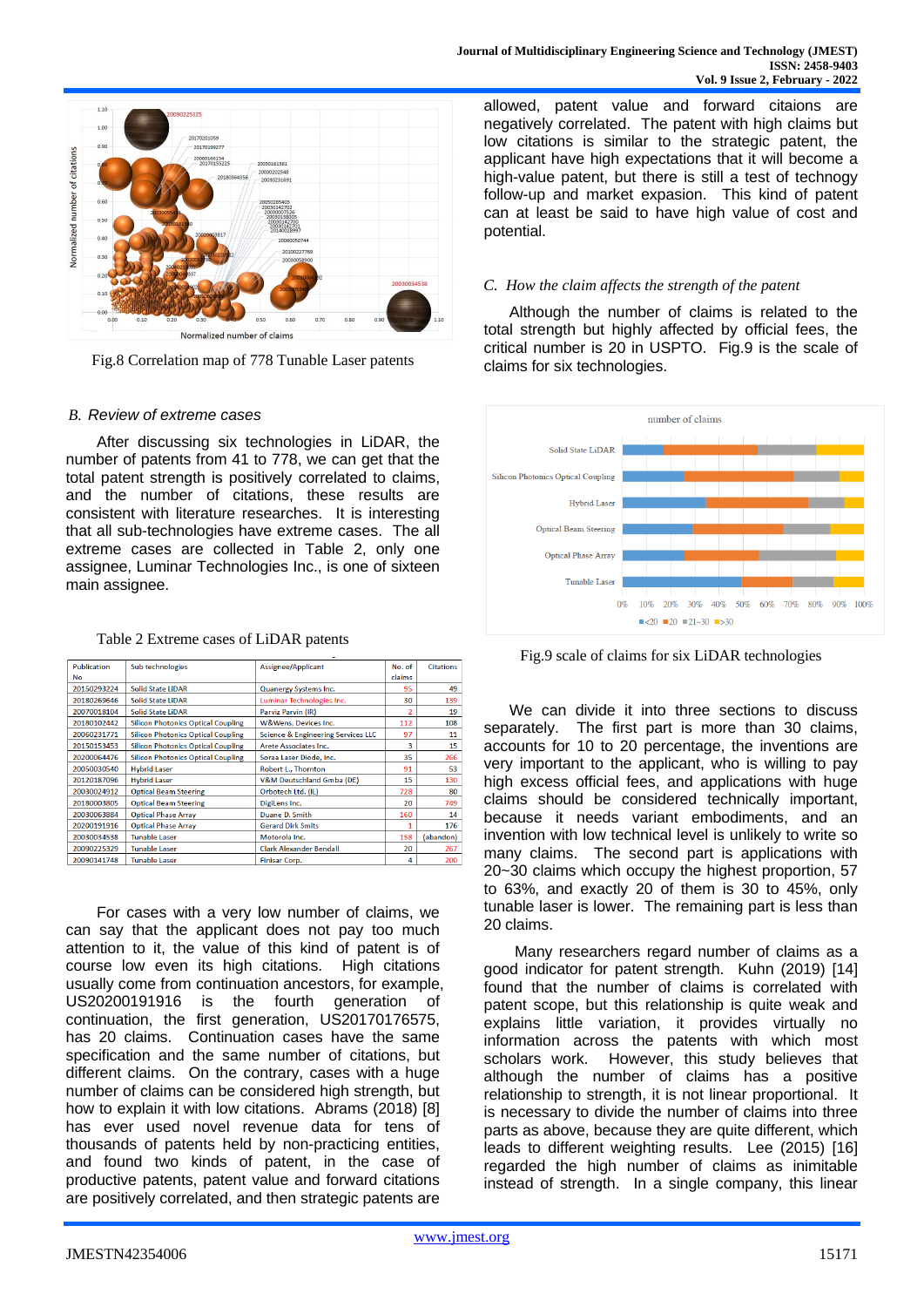relationship will not be distorted, because a single company usually has a main claim strategy.

Another indicator is the number of independent claims, which affected by legal framework. The EPO only allows one independent claim in on category, unless there are exceptions [20]. Hikkerova (2014) [21] analyzed about 22,700 European patents, to look for the factor that influence the renewal of a European patent, the number of independent claims is not an important factor. In USPTO, there is no limit to the number of independent claims, but an excess fees for more than three, no wonder Marco (2019)[15] found the mean independent claim count of grant patent is 3.08. The number of independent claims is larger, the broader the scope, which is beyond doubt under the legal interpretation of the scope of patent rights in the United States.

## V. CONCLUSIONS

This study review the number of claims as an indicator of patent strength or patent scope by US patents in LiDAR composed of six sub-technologies. We believe that it must be reviewed from the legal point of view, because obtaining a patent is to get an exclusive right and enforce it. This article presents legal viewpoints that were rarely discussed in the past. The following conclusions are only in the legal framework of the United States.

It is a bedrock principle of patent law that the claims of a patent define the invention to which the patentee is entitled the right to exclude. In patent litigation, the patentee always uses the broadest independent claim to enforce patent right. This is not to say that dependent claims with narrower scope are useless, when an independent claim is declared invalid by Court or UPSTO, the valid dependent claims can still enforce. Under the all limitations rule of claim words, the more words of an independent claim, the smaller the scope, the number of words of an independent claim in line with the legal point of view, but the number of claims does not, because the scope will not be larger for more dependent claims, an indicator of patent scope defined based on the levels of dependent claims does not, either [17]. The number of claims can still be used as an indicator for patent strength, it should be noticed that the number of 3 independent claims and 20 total claims are critical. We can also infer that in Europe the critical number is 15, the EPO charge a high excess fee. This results in only under a thousand-scale research, but under the legal framework it can be inferred that the number of ten thousand or more is a similar result.

The number of citations commonly used in the past can be used to measure the technical value of patents, there is no difference in the results of this article. However, when analyzing the individual patent, a patent with high claims but low citations could be a strategy patent, these patents are not important patents in the eyes of the experts in this study, and it can only be said that they may have future potential. To sort out the extreme cases during statistics will be advisable, which are less likely to cause statistical distortion. The abnormal situation caused by continuation cases is worth noting and is also a topic for future research.

Patent is an intangible property right whose value is difficult to assess. Over the years, the efforts of researchers have made some evaluation tools available for practical use. This article verifies the indicators and proposed some legal points, hoping to give users more confidence in assessing the strength of patents.

#### **REFERENCES**

- [1] World Intellectual Property Indicators 2021, WIPO, available at www.wipo.int/edocs/pubdocs/en/wipo\_pub\_941\_2
- 021.pdf [2] C. Domke, Q. Potts, 2020, LiDARs for self-driving vehicles: a technological arms race, Automotive World, available at https://www.automotiveworld.com/articles/LiDARs -for-self-driving-vehicles-a-technological-armsrace/
- [3] F-M. Tseng, C-H. Hsieh, Y-N. Peng, Y-W. Chu, 2011, Using patent data to analyze trends and technological strategies of the amorphous silicon thin-film solar cell industry, Technology Forecasting & Social Change, 78 332-345. https://doi.org/10.1016/j.techfore.2010.10.010
- [4] T. Fisher, J. Leidinger, 2014, Testing patent value indicators on directly observed patent value-an empirical analysis of Ocean Tomo patent auctions, Research Policy, 43(3) 519-529. https://doi.org/10.1016/j.respol.2013.07.013
- [5] K-T. Liu, H-T. Lin, 2014, A study on the relationship between technical development and fundamental patents based on US granted patents, European International Journal of Science and Technology, 3(7) 314-327. https://eijst.org.uk/images/frontlmages/gallery/Vol. \_3\_No.\_7/30.pdf
- [6] I. Alvarez-Meaza, E. Zarrabeitia-Bilbao, R.M. Rio-Belver, I. Martinez de Alegria, and I. Bildosola, 2019, Patentometric: monitoring the scientific and technological trends of additive manufacturing in medical applications, International J. of Production Management and engineering, special issue, 65- 72.

Polipapers.upv.es/index.php/IJPME

- [7] M. Marx, A. Fuegi, 2020, Reliance on science: Worldwide front-page patent citations to scientific articles, Strategy Management Journal, 41 1572- 1594.
	- https://doi.org/10.1002/smj.3145
- [8] D. Abrams, U. Akcigit, J. Grennan, 2018, Patent value and citations: creative destruction or strategic disruption? National Bureau of Economic Research, Working Paper 19647. Research, Working Paper<br><https://www.nber.org/papers/w19647>
- [9] S. Kwon, 2021, The prevalence of weak patents in the United States: A new method to identify weak patents and the implications for patent policy, Technology in Society, 64 101469. https://doi.org/10.1016/j.techsoc.2020.101469
- [10]K. Higham, G. de Rassenfosse, A.B. Jaffe, 2021, Patent Quality: Towards a systematic framework for analysis and measurement, Research Policy,